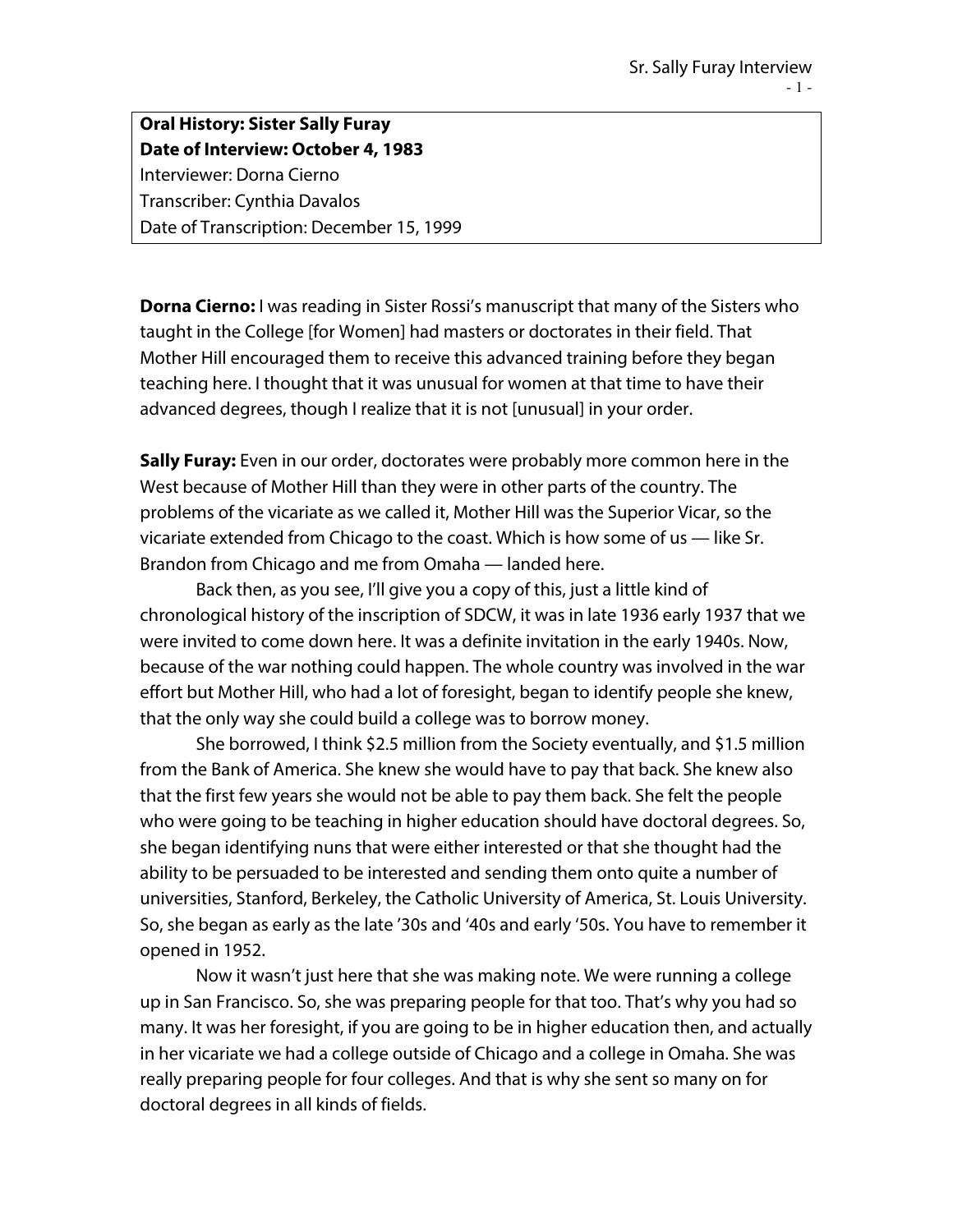It depended on what field they were interested in. She sent them in economics and sociology and education, English, biology chemistry, languages, psychology philosophy, very few in theology and religious studies, because most of the places that were granting doctoral degrees [with a] Catholic orientation weren't taking women. There were very few in those areas. But you know just a whole range of subjects. She herself probably had the equivalent of … *(Transcriber's note: Knock at door interrupts tape; Sr. Furay does not complete sentence and interview picks up at new point)*

**DC:** How did Vatican II change your Society?

**SF:** The effect of the Vatican Declaration on education, encouraged our Mother House in Rome to give us authorization to go through with the arrangements for the College for Men. It's in the case study so you can get that. My society has always been cloistered. Even from its inception back in, at least from the Province in the 1820s, it was founded in 1800, I don't think it was cloistered initially. But in the 1820s when we were approved, they were. The only places we went out was to the university, we went to the doctor, we went out for education, and we went out to education conventions/workshops, that kind of thing. Otherwise we never went to the property.

**DC:** Did you have to have permission to leave the property?

**SF:** Not for those reasons. Well, permission, the superiors agreed if you were going on for a doctorate, well obviously, when I was going to Stanford I was living at our house in Menlo Park and we would go over there every day. So we lived there in Menlo Park. But we were cloistered and you didn't go off the property.

In 1964, at my Society's general chapter, we're international, and they have a general chapter usually every six years. The 1964 general chapter they had some liberalization of the cloistered rules. A much broader liberalization, at the Special Chapter took place in 1967. That Chapter '67 was held along with chapters and religious orders all over the world at the specific request of Vatican II. It asked every religious congregation, the whole special chapter, to review a division of their founder or founders Men's and Women's Congregation. How that fit in today's world how they were going to carry that out. Just to review everything in light of Vatican II.

So, that's what our Special Chapter of 1967 did. And it was really in '67 that what we know as the contemporary changes in the congregation got underway. We have another chapter a regular one this time. Usually they are six years apart, but the Special Chapter didn't count. So '64 to '70 meant you had to have the regular one in 1970 at the present. We elect a delegate from this Province at that Chapter and we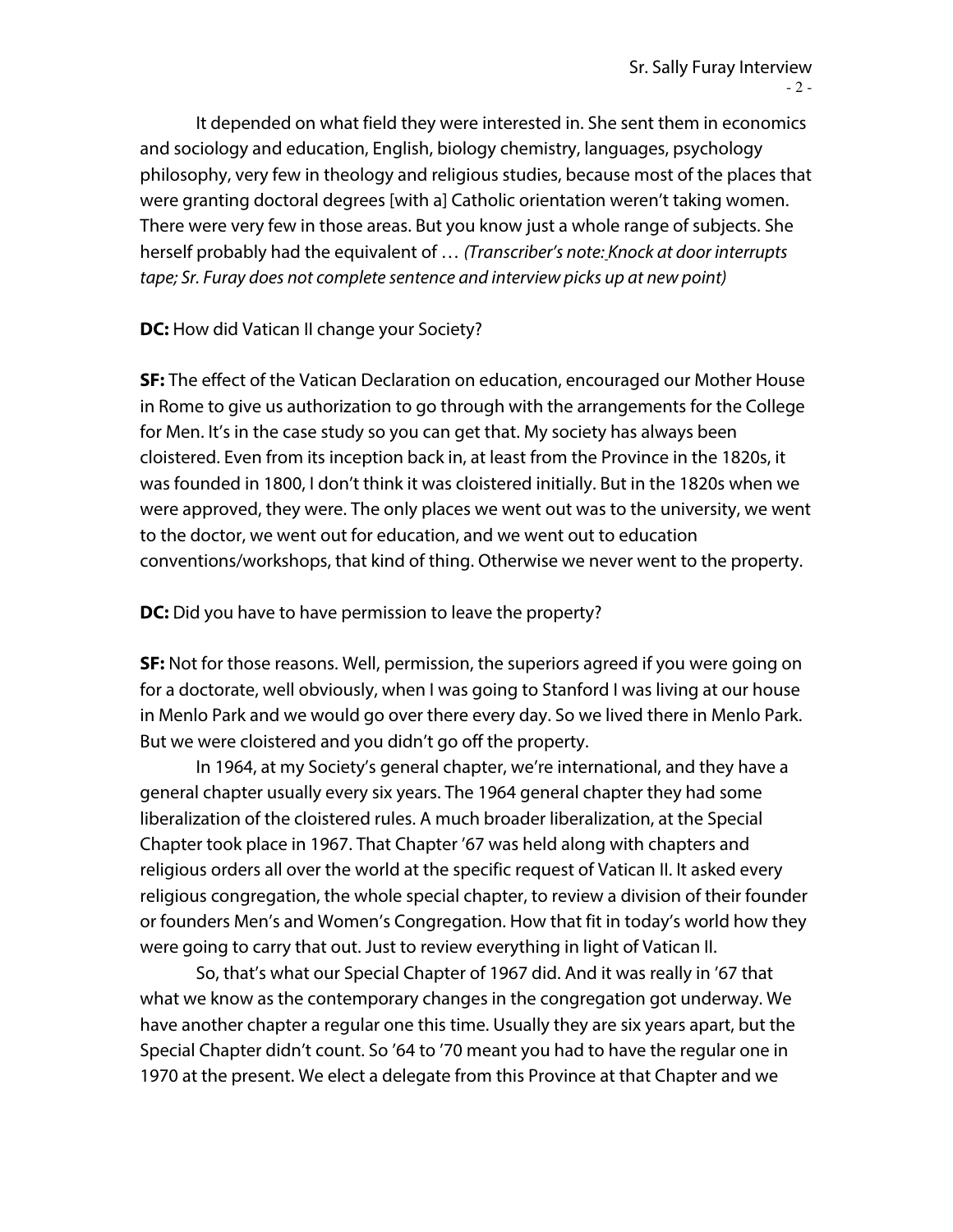centralize the structure of the society somewhat and made a lot of other changes that resulted in the Society of the Sacred Heart, as you know it today.

**DC:** Before 1967 or thereabouts, you had to live here on campus?

**SF:** That's right.

**DC:** In the dorms?

**SF:** No. There was a special area of the house where the nuns lived. I lived in the dorms because I was in charge of the residence floor. Those of us who were kind of like head residents lived in the dorms. When they built it they had built special little suites with two bedrooms and a bath in between for the nuns who were in charge of the residence building.

But yes, we all lived on campus and didn't leave the campus. You know we didn't go down to the post office to mail a letter. You wait until the postman came and got it. We just took it for granted because when we entered the Society that was the kind of congregation we were entering. We never gave it to much thought really because the things that were essential for us to our educational work, that is University, going to universities and colleges and going to educational meetings to prepare one self in tune with what was going in the educational world. Unless you were sick or in the hospital with doctors or visiting people in the hospital and things like that you didn't leave.

Weren't there some other questions in there that I was going to write down? In between.

**DC:** About the relationship between the college and the community. I want to know what kind of relationship the college had with the community and with the . . .

**SF:** When you say community, you mean the San Diego community?

**DC:** Yes. I am sorry I didn't mean the religious community.

**SF:** What was it the San Diego community and something else?

**DC:** And the College.

**SF:** The College for Men?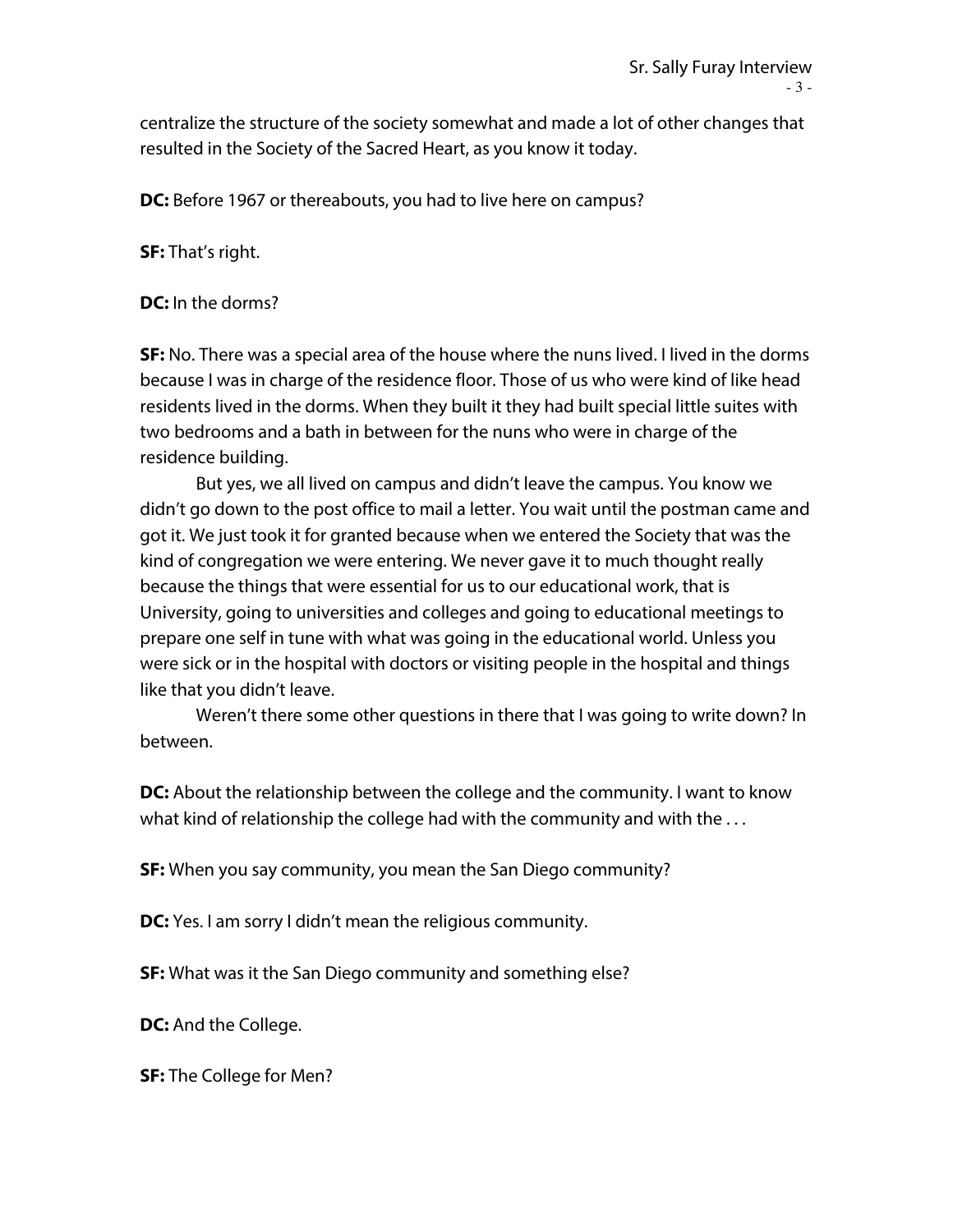**DC:** No, College for Women.

**SF:** Oh, so the relationship between the College for Women and the San Diego community. I thought there was something else in that question.

**DC:** The question I just asked you?

**SF:** No, it was just that?

**DC:** Yes, it was just that. And then I wanted to know how the religious organizations and alumna helped with the College.

**SF:** Well, I can tell you one thing they did right now. The Children of Mary and the alumnae, some of them were the same people, not all. The ground was broken for the College for Women in 1950. The dates will be in this thing I give you. It was supposed to be finished in 1951 or opened in '51 because a year to open a year to contract. Well, then the Korean War came along and they couldn't get steel, you know couldn't get some of the materials, so that delayed it. It would have delayed it until the summer of '52 actually, it wasn't finished until about October '52.

In California, colleges and universities do not pay taxes, colleges and universities under construction do pay taxes. So, what we know as Founders Hall now, was virtually completed. What we know now as Camino Hall, with the library in it was very much further behind it. That wasn't even finished when I came in September of '62, it wasn't quite finished. So, what they did was decided to open. And they actually opened in February 1952 and think they had probably in here something like 33 students. And most of them were our alumna or Children of Mary taking three unit courses. They were taking French and psychology and something. Because you don't go out and advertise and it takes a year to start a new freshmen class. But they had the students and therefore they were a college in operation and therefore they didn't have to pay tax on part of their property. That's one way I know they certainly did help.

And of course, the alumnae of the Sacred Heart, you're an alumna no matter where you went. People who graduated here are alumnae of the Sacred Heart, people who have graduated from schools all over the Untied States or other parts of the world. So, these alumnae weren't alumnae of this institution, but they were alumnae of the Sacred Heart. And what people do if they are Sacred Heart alumnae and move to another city, they just join themselves to that group. Because that group will be made up of people who graduated from a number of institutions. So, it isn't just an alumna of a particular institution. Naturally in Omaha there are going to be more people who graduated from Reshine Academy or College than from other places. But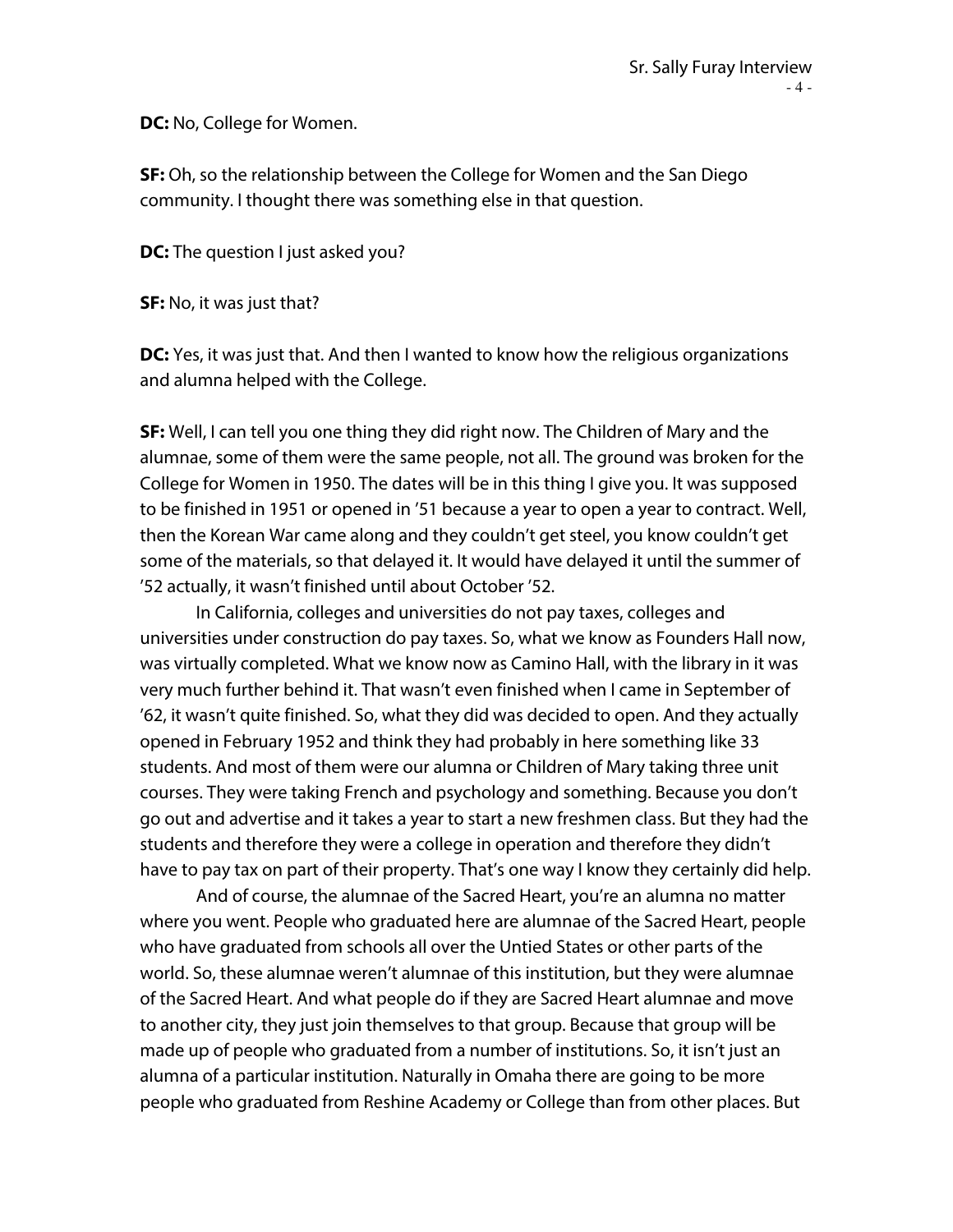there will be alumni from a lot of other schools. Or in St. Louis most of them who went to the St. Louis schools will come from all over or have just moved to St. Louis.

**DC:** So, it a universal society.

**SF:** Yes. We have among the Sacred Heart here sisters who are from France or Italy, or Germany, or Japan, Australia, Latin America, all over Latin America. So, that group was active, and I think probably, let me see the chart …

**DC:** So, most of them were part timers?

**SF:** Oh, yeah. Taking one course. But they had, Mother Rossi was here, and Mother Bremner was here and people who could had doctorates could easily teach and they did. So, I'll think about the other kinds of ways. But I know that was one way, with help financially.

**DC:** Okay can we go ahead and move on to the cases that you can remember of Shawn Maddon and Lewis Phillips.

**SF:** Yeah I'll have to look up a little bit of that. Because I can't remember the inception of it now. I am sure it's written down in there. There are some 30 hours of tape in the hearings. Yeah, let me look up that one too. And I've got mountains of letters back and forth.

**DC:** Okay. Then I just wanted to ask you about the relationship between the two colleges before the merger.

**SF:** Neither Bishop Buddy nor Mother Hill believed in co-education. But they believed in all of the advantages of co-education. So, what they did is build the perfect set up for co-education. They wanted social interaction between the College for Men which was founded two years after the College for Women — and the College for Women, so they built them right across the street from each other.

The result was when we eventually did have co-education we didn't have to change the class schedule. We could get from one end of the campus to the other in 10 minutes between classes. So, there was a lot of social interaction. There would be mixers and all kinds of parties and that sort of thing, to which College for Men would be invited, College for Women students [would] be the hostesses.

But not just for the College for Men; there were always large numbers of young naval officers, for example, who were home ported here and who wanted to meet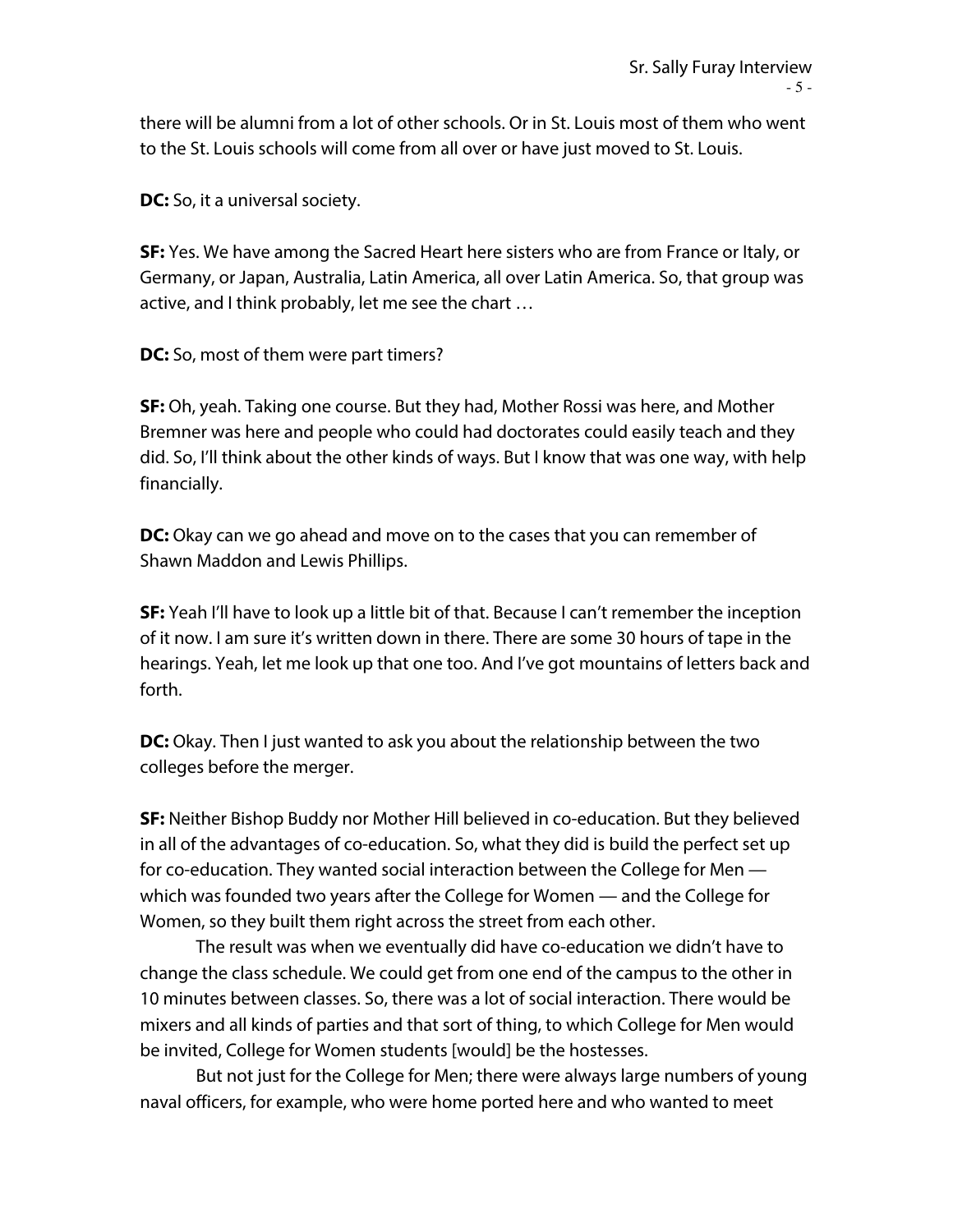some young women, like the young women they had back home. The other kind they could pick up in any bar but that's not what they had in mind and so we had connections with the chaplains in the Navy. And that they saw young men of certain moral principal that they knew wouldn't want to be running around here picking up women in the bars.

They'd call and say, 'Could you put so and so on your list for the next mixer?' We had a lot of marriages. Many, many of the young naval officers married the young women. In fact, one pair of that I know of met up here, a couple of their children have graduated from USD in the last five or six years. Sr. Catherine McShane, who was the senior counselor, was in charge of most of these mixers.

I remember one night she had a young man, a naval officer, come in. They had to sign in the book, they had to get through them, we checked invitations, we didn't want a lot of party crashers. Sr. McShane, the senior class president, or somebody like that was doing the checking and then the other young women would escort them to where ever the party was, parties were in different places, sometimes in the patio, sometimes in the lounge, wherever.

This young man came in and introduced himself as Patrick Henry. That was his name, Sr. McShane said, 'You stay right here we have a young woman, in this institution' — she was from the Middle West some place — 'and her name is Betsy Ross. Really, we really have a Betsy Ross. You stay right there.' She got one of the girls to go up to the resident hall and find Betsy Ross, she said, 'This is too good to be true. You've got to meet him.' So, Patrick Henry and Betsy Ross, I never forgot that I thought it was so funny.

The girls used to laugh about the guests of the College for Men and the naval officers would joke about how you can't get in there unless you have on a coat and tie. You see when they sent out invitations they kept a list, and they'd check that. So, there were all sorts of those kinds of things. The College for Men had sports teams the women would go over and people the event. Again, we had a many a marriage between the College for Men and the College for Women students, whom their children are either here now or who have already graduated from USD.

So yes, there was a lot of social interaction and that was the intent of Bishop Buddy and Mother Hill when they built it.

**DC:** But they wanted to keep the academics separate.

**SF:** Yeah they didn't believe in co-education academically. They just didn't believe in it.

**DC:** Was that one of the changes then with Vatican II, to make co-ed changes?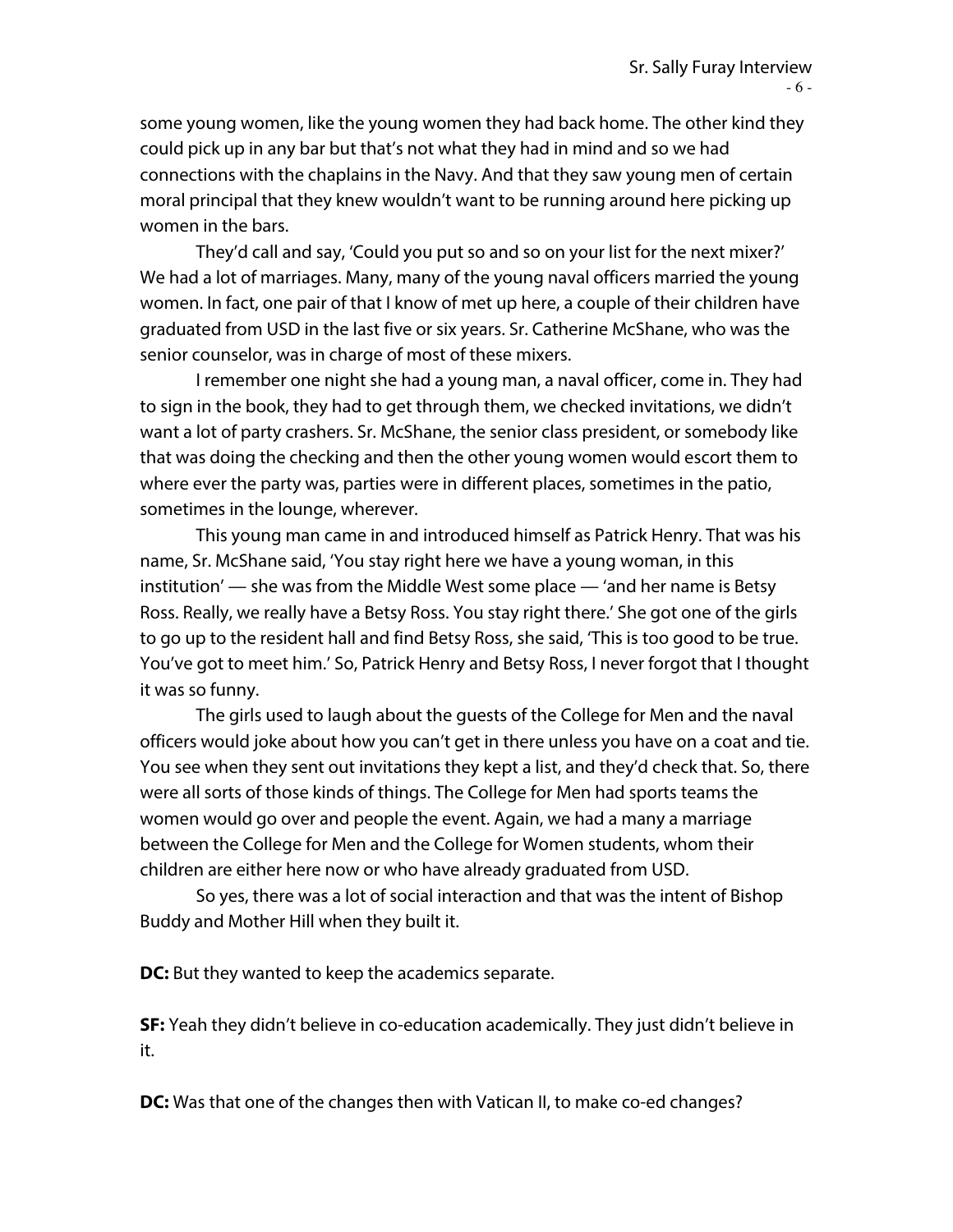**SF:** No. What Vatican II did, and you can find it in here, is it actually quotes it, pages 7 and 8 of this, "The Declaration on Christian Education." They speak of the spirit of cooperation that diocesan national and international levels have, asking that 'every effort to be made to see that suitable coordination is fostered between various Catholic Schools and that between these schools and others that kind of collaboration develops which the well being of the whole human family demands. The Declaration further urges that in every college and university the various faculties should be in the service of one another to the degree that purposes allowed. And to unite a mutual sharing of effort.'

And when we read that, the College for Men would have wanted curricular cooperation before that. And we might have agreed to it but we were approved by Rome to teach women. Our approval within the Church was to teach women. There was a lid on it from that perspective too. But the Vatican Declaration would be applicable to that as well. I am not even sure if, I don't know, I wasn't over there, but I am not even sure if it was in our Mother House that was disapproving of cooperation. Before that, it might have been some multi-complication.

Naturally with that and the Vatican Declaration, once we read it, we pursued it with in our own. I think when the Men's College started their secondary credential program, some of them actually took our courses. Because the Men's College wasn't approved for secondary credentials. So just a few things like that or else we accredited their courses. I don't remember how it worked. There was a little bit of that kind of cooperation.

**DC:** All right then I'll just ask you one more question here if you don't mind.

**SF:** Okay.

**DC:** If you could tell me something about Bishop Buddy and Mother Hill.

**SF:** That also, I would like to do a little thing on that too. I've got some interesting things.

**DC:** Oh is that the thing from *San Diego Magazine*?

**SF:** I've got really a number of things in here. Including, what I'll do is look through them, that stuff that went into the 10<sup>th</sup> Anniversary Convocation. I'll see what I've got there. I think the thing that will be most useful to you is, which I can xerox is this, you see it really goes all the way back.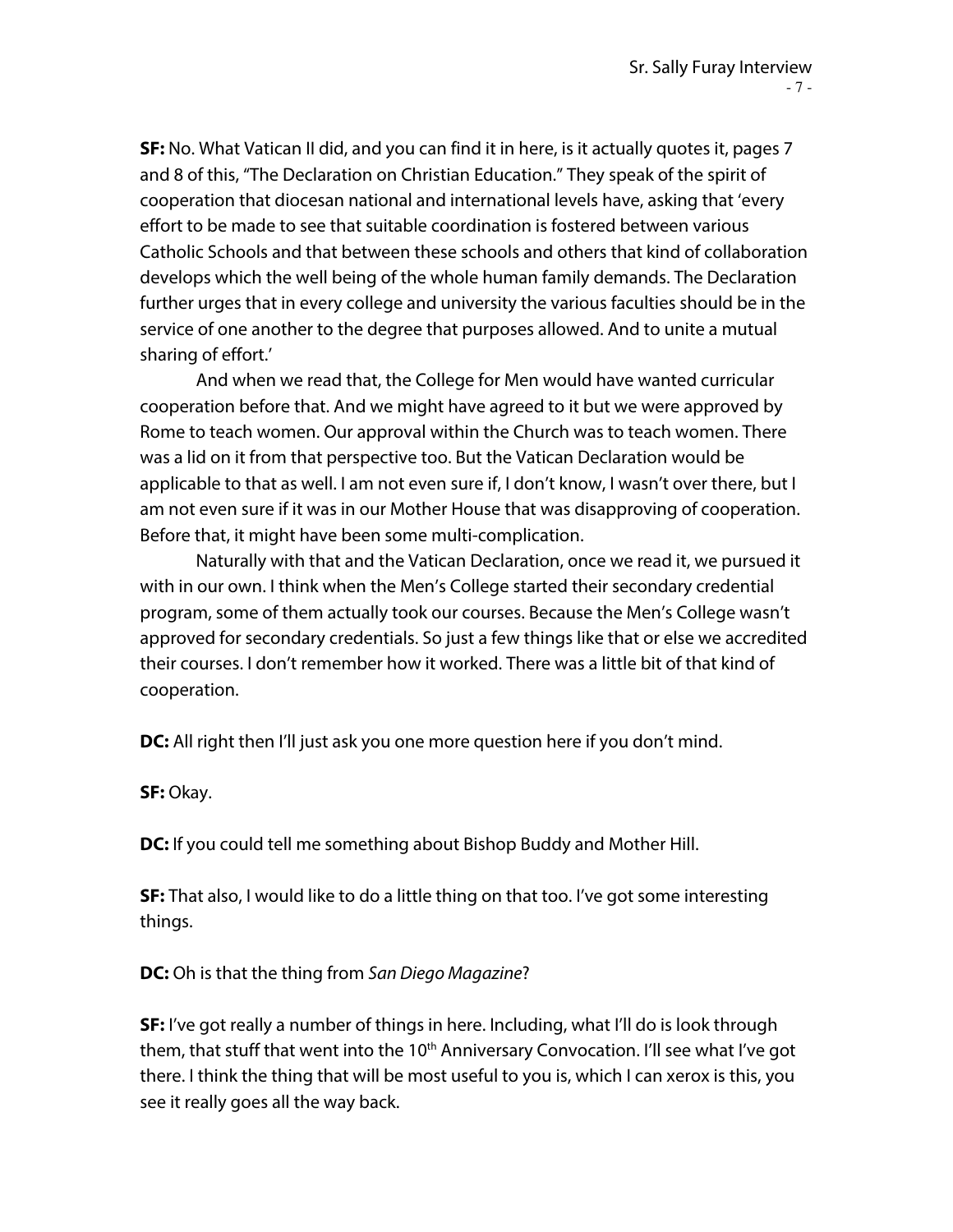**DC:** Yeah this would be nice. And you thought this was written by Mother Rossi?

**SF:** It looks it to me. I will be able to tell when I look at it a little more closely. I know her style. Or I knew her style. And this you really should get. Because we pulled no punches in this. We told it like it was. And you get even the difficulties and the, for example, I just picked this out at random, psychological factors, their talking about the Chemistry Department, "There were serious divisions between members of the College for Men and the College for Women Chemistry Department during much of the merger. Those divisions occasionally developed into clashes between members of the department, particularly between '69, '70, and '71." The appointment of the single chairman was delayed until '71 and '72. We told them all to say it like it was. Some of it was easy and some of it was not. So, this is just a case study report.

**DC:** That was prepared before the merger.

**SF:** No, it wasn't. We had our first accreditation of the combined University of San Diego in 1972, '73. And I asked them at that time if we could do a case study of the merger. And we actually in addition of the accreditation team we had a case study team something they had done on the East coast for awhile. And it's very valuable, historically.

**DC:** You know I think I've seen this at the library. I am sure the library has a copy.

**SF:** I know they have it.

**DC:** Okay.

**SF:** The library should have a couple of copies. Why, Dr. Brandes has a copy too. You may be able to check the library one out, I don't know whether it circulates or not. But if Dr. Brandes has one. He had about 40 of them. There have got to be a number of them around.

**DC:** It looks like a tremendous work.

**SF:** It really gives you a feel of the process. And the chapter on the boards is fascinating, regarding the two Boards of Trustees.

**DC:** Were there difficulties in merging?